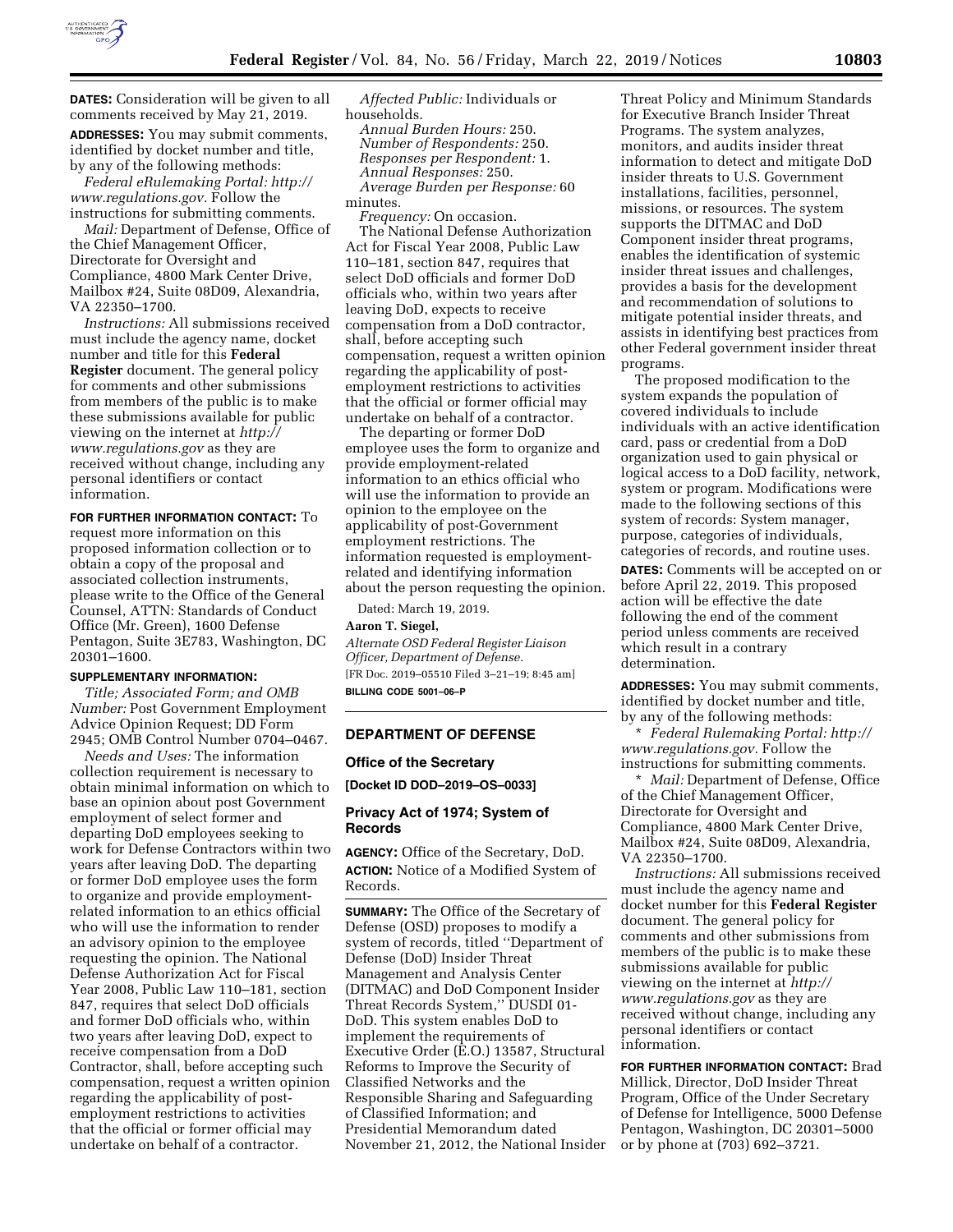**SUPPLEMENTARY INFORMATION:** E.O. 13587 directs the implementation of a Department-wide insider threat detection and prevention program. The DoD Insider Threat Program is decentralized to enable DoD Component Insider Threat Programs and the DITMAC to analyze, monitor, and audit insider threat information for detection and mitigation. The program deters insider activity endangering DoD and U.S. Government installations, facilities, personnel, missions, or resources.

Section 951 of the National Defense Authorization Act for Fiscal Year 2017 (NDAA for FY17) expanded the definition of an insider threat to anyone who has, or once had, authorized access to information, a facility, a network, a person, or a resource of the Department. In response to this expansion, DoD is taking a measured approach and expanding the ability of its Component Insider Threat Programs and the DITMAC to store insider threat related information. This modification to the system of records enables DoD to comply with NDAA for FY17 by expanding the population to include individuals with an active identification card, pass or credential by a DoD organization used as proof of identity to gain physical or logical access to a DoD facility, network, system or program, in addition to those eligible to access classified information or hold sensitive positions and persons with Common Access Cards (CACs). This expansion further fulfills the intent of E.O. 13587 and maintains a responsive posture to the NDAA for FY17.

This revision leverages existing federal laws, statutes, authorities, policies, programs, systems, architectures and resources in order to counter those insiders who may use their authorized access to compromise or degrade DoD operations. The DoD and its insider threat programs employ risk management principles, tailored to meet the distinct needs, mission, and systems of its agencies, and include appropriate protections for privacy, civil rights, and civil liberties.

The OSD notices for systems of records subject to the Privacy Act of 1974, as amended, are published in the **Federal Register** and are available from the address in **FOR FURTHER INFORMATION CONTACT** or at the Defense Privacy, Civil Liberties, and Transparency Division website at *[http://dpcld.defense.gov/](http://dpcld.defense.gov/privacy) [privacy](http://dpcld.defense.gov/privacy)*. The proposed systems reports, as required by the Privacy Act, as amended, were submitted on December 17, 2018, to the House Committee on Oversight and Government Reform, the Senate Committee on Homeland Security and Governmental Affairs, and

the Office of Management and Budget (OMB) pursuant to Section 6 to OMB Circular No. A–108, ''Federal Agency Responsibilities for Review, Reporting, and Publication under the Privacy Act,'' revised December 23, 2016 (December 23, 2016, 81 FR 94424).

Dated: March 19, 2019.

# **Aaron T. Siegel,**

*Alternate OSD Federal Register Liaison Officer, Department of Defense.* 

### **SYSTEM NAME AND NUMBER**

Department of Defense (DoD) Insider Threat Management and Analysis Center (DITMAC) and DoD Component Insider Threat Records System, DUSDI 01 DoD.

# **SECURITY CLASSIFICATION:**

Unclassified.

# **SYSTEM LOCATION:**

Primary location: Defense Security Service (DSS), 27130 Telegraph Rd., Quantico, VA 22134–2253. Secondary and Decentralized locations: Each of the DoD Components including the Departments of the Army, Air Force, and Navy and staffs, field operating agencies, major commands, installations, and activities. Official mailing addresses are published with each Component's compilation of systems of records notices.

# **SYSTEM MANAGER(S):**

Program Manager, Department of Defense Insider Threat Management and Analysis Center, Defense Security Service, 27130 Telegraph Road, Quantico, VA 22134–2253; email: *[dss.ncr.dss-ci.mbx.ditmac@mail.mil](mailto:dss.ncr.dss-ci.mbx.ditmac@mail.mil)*; phone: (571) 357–6850. DoD Components including the Departments of the Army, Air Force, and Navy and staffs, field operating agencies, major commands, installations, and activities. Official mailing addresses are published as an appendix to each Service's compilation of systems of records notices.

#### **AUTHORITY FOR MAINTENANCE OF THE SYSTEM:**

10 U.S.C. 137, Under Secretary of Defense for Intelligence; 44 U.S.C. 3554, Federal agency responsibilities; 44 U.S.C. 3557, National security systems; Public Law 112–81, Section 922, National Defense Authorization Act for Fiscal Year 2012 (NDAA for FY12), Insider Threat Detection (10 U.S.C. 2224 note); Public Law 113–66, Section 907(c)(4)(H) (NDAA for FY14), Personnel security (10 U.S.C. 1564 note); Public Law 114–92, Section 1086 (NDAA for FY16), Reform and improvement of personnel security, insider threat detection and prevention,

and physical security (10 U.S.C. 1564 note); Public Law 114–328, Section 951 (NDAA for FY17), Enhanced security programs for Department of Defense personnel and innovation initiatives (10 U.S.C. 1564 note); E.O. 12829, as amended, National Industrial Security Program; E.O. 12968, as amended, Access to Classified Information; E.O. 13467, Reforming Processes Related to Suitability for Government Employment, Fitness for Contractor Employees, and Eligibility for Access to Classified National Security Information; E.O. 9397, as amended, Numbering System for Federal Accounts Relating to Individual Persons; E.O. 13587, Structural Reforms to Improve the Security of Classified Networks and the Responsible Sharing and Safeguarding of Classified Information; Presidential Memorandum dated November 21, 2012, National Insider Threat Policy and Minimum Standards for Executive Branch Insider Threat Programs; and DoD Directive 5205.16, The DoD Insider Threat Program; DoD Instruction 5205.83, DoD Insider Threat Management and Analysis Center (DITMAC), Directive-type Memorandum 09–012, Interim Policy Guidance for DoD Physical Access Control, as amended.

#### **PURPOSE(S) OF THE SYSTEM:**

The DITMAC was established by the Under Secretary of Defense for Intelligence to consolidate and analyze insider threat information reported by DoD Component insider threat programs. The DoD maintains this system of records to assist with managing DoD Component insider threat programs and the DITMAC in accordance with Executive Order (E.O.) 13587 and Section 951 of the National Defense Authorization Act for Fiscal Year 2017 (NDAA for FY17). E.O. 13587 requires Federal agencies to establish an insider threat detection and prevention program to ensure the security of classified networks and the responsible sharing and safeguarding of classified information consistent with appropriate protections for privacy and civil liberties. Section 951 of the NDAA for FY17 requires DoD insider threat programs collect, store, and retain information from various data sources, including personnel security, physical security, information security, law enforcement, counterintelligence, user activity monitoring, information assurance, and other appropriate data sources to detect and mitigate potential insider threats.

Insider threats including espionage, terrorism, the unauthorized disclosure of national security information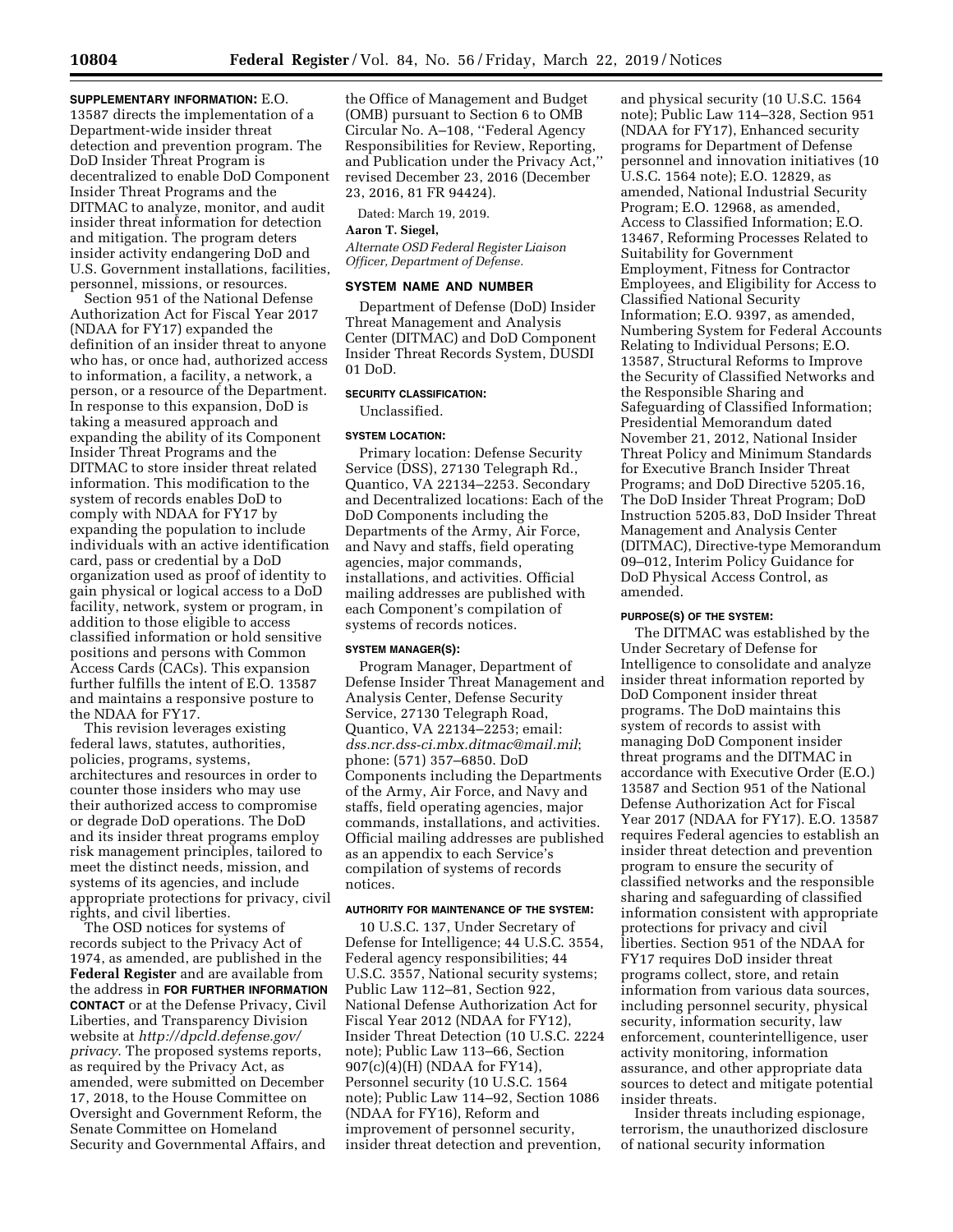(including protected and sensitive information), and the loss or degradation of departmental resources or capabilities can damage the United States. The system will be used to analyze, monitor, and audit insider threat information for insider threat detection and mitigation within the DoD on persons eligible to access classified information and or hold a sensitive position. In addition, the system will monitor the insider threats from individuals with physical or logical access to a DoD installation or controlled information system via a Common Access Card (CAC) to DoD and U.S. Government installations, facilities, personnel, missions, or resources.

The system will support DoD Component insider threat programs, enable the identification of systemic insider threat issues and challenges and provide a basis for the development and recommendation of solutions to deter, detect, and/or mitigate potential insider threats. It will assist in identifying best practices among other Federal Government insider threat programs, through the use of existing DoD resources and functions and by leveraging existing authorities, policies, programs, systems, and architectures.

## **CATEGORIES OF INDIVIDUALS COVERED BY THE SYSTEM:**

The following categories of individuals are covered: Individuals with or previously granted access to classified information or those currently or previously holding a sensitive position. These individuals include active and reserve component (including National Guard) military personnel; civilian employees (including non-appropriated fund employees); DoD contractor personnel, and officials or employees from Federal, state, local, tribal and private sector entities affiliated with or working with DoD and granted access to classified information by DoD or another authorized Federal agency based on an eligibility determination; individuals embedded with DoD units operating abroad eligible or previously eligible to access classified information or hold sensitive positions; active duty U.S. Coast Guard and mobilized retired military personnel, eligible or previously eligible for access to classified information or to hold sensitive positions (DoD and when operating with the military services or DoD Components) and limited access authorization grantees; individuals with an active DoD CAC for authenticating physical access to DoD installations or logical access to DoD controlled information systems; military family

members and military retirees with active Uniformed Services ID cards; individuals with active DoD Civilian Retiree cards; individuals with an active identification card, pass or credential from a DoD organization used as proof of identification to gain physical or logical access to a DoD facility, network, system or program.

# **CATEGORIES OF RECORDS IN THE SYSTEM:**

Records from DoD Components and the DITMAC, including: Responses to information requested by official questionnaires and applications (*e.g.,* SF 86 Questionnaire for National Security Positions, DD 1173, DD 1173–1, DD 2765, DD 1172–2 Application for Identification Card/DEERS Enrollment) including: Individual's full name, former names and aliases; date and place of birth; Social Security Number (SSN); height and weight; hair and eye color; gender; ethnicity and race; biometric data; mother's maiden name; DoD identification number (DoD ID Number); current and former home and work addresses, phone numbers, and email addresses; employment history; military record information; branch of service; selective service registration record; education history and completed degrees; names of associates and references and their contact information; citizenship information; passport information; driver's license information; identifying numbers from access control passes or identification cards; alien registration number; criminal history; civil court actions; prior personnel security eligibility, investigative, and adjudicative information, including information collected through continuous evaluation; mental health history; records related to drug and/or alcohol use; financial record information; credit reports; the name, date and place of birth, social security number, and citizenship information for spouse and/ or cohabitant; the name and marriage information for current and former spouse(s); the citizenship, name, date and place of birth, and current address for relatives. Information on foreign contacts and activities; association records; information on loyalty to the United States; and other agency reports furnished to DoD or collected by DoD in connection with personnel security investigations, continuous evaluation for eligibility for access to classified information, and insider threat detection programs operated by DoD Components pursuant to Federal laws and Executive Orders and DoD regulations. These records can include, but are not limited to: Reports of personnel security investigations

completed by investigative service providers (such as the Office of Personnel Management). Polygraph examination reports; nondisclosure agreements; document control registries; courier authorization requests; derivative classification unique identifiers; requests for access to sensitive compartmented information (SCI); facility access records; security violation files; travel records; foreign contact reports; briefing and debriefing statements for special programs, positions designated as sensitive, other information and documents required in connection with personnel security adjudications; and financial disclosure filings. DoD component information, summaries or reports, and full reports, about potential insider threats from: Payroll information, travel vouchers, benefits information, equal employment opportunity complaints, performance evaluations, disciplinary files (including information related to reports of misconduct or disciplinary actions and or considerations), information related to discharges, resignations, and retirements in lieu of court-martial for military members and information related to discharges, resignations, and retirements in lieu of disciplinary action for civilians, information related to disciplinary and administrative negotiations and settlements, training records, substance abuse and mental health records of individuals undergoing law enforcement action or presenting an identifiable imminent threat, counseling statements, outside work and activities requests, and personal contact records.

Particularly sensitive or protected information, including information held by special access programs, law enforcement, inspector general, or other investigative sources or programs. Access to such information may require additional approval by the senior DoD official responsible for managing and overseeing the program. Reports of investigation regarding security violations, including but not limited to: Statements, declarations, affidavits and correspondence; incident reports; investigative records of a criminal, civil or administrative nature; letters, emails, memoranda, and reports; exhibits and evidence; and, recommended remedial or corrective actions for security violations. Information, data (transiting or stored) and activity, in part or in combination collected through network monitoring, cyber defense, information security or any related activity conducted for network protection on DoD owned or operated systems, networks, endpoints, cloud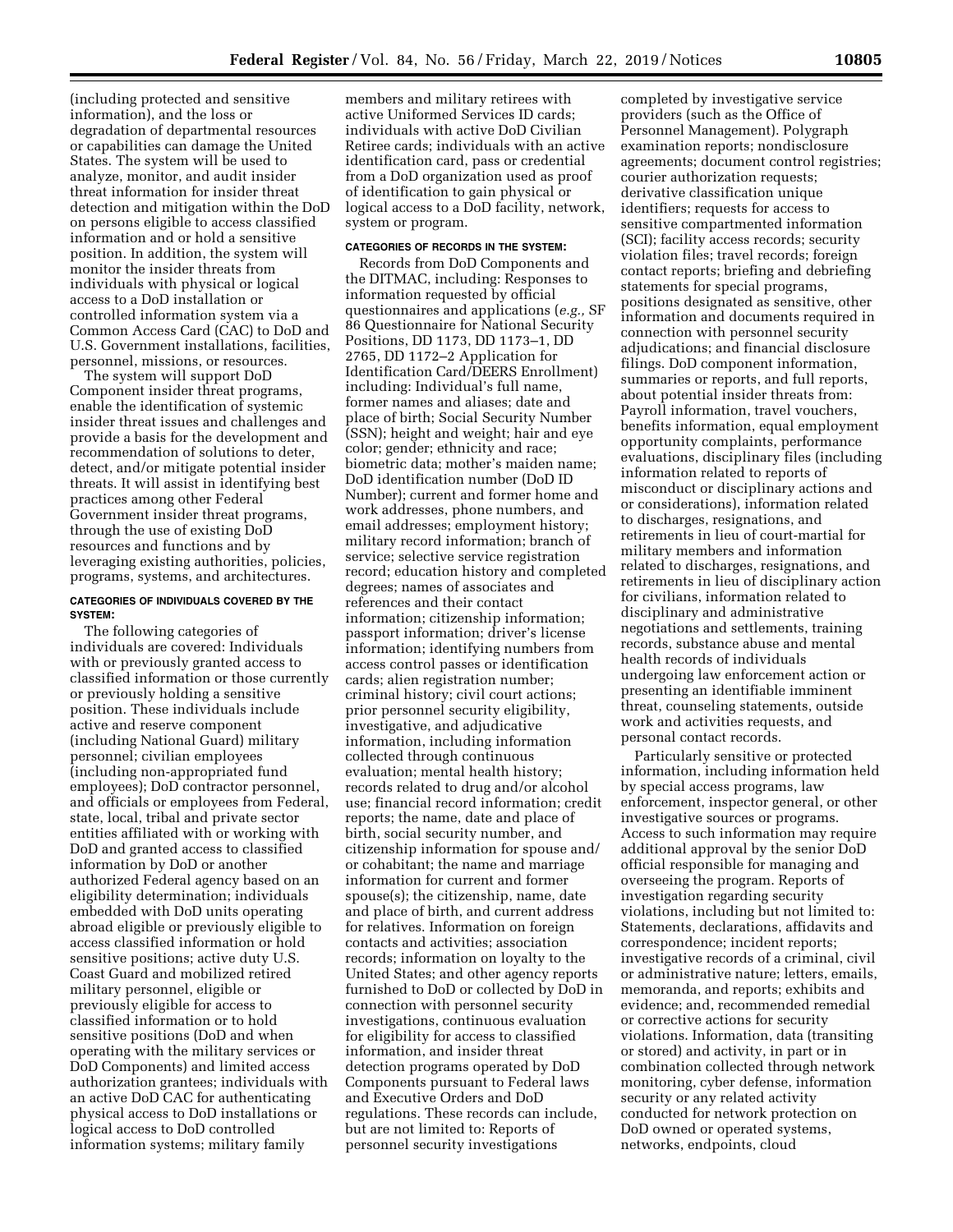infrastructure, or devices. Information containing personnel user names and aliases, levels of network access, audit data, information regarding misuse of a DoD device, information regarding unauthorized use of removable media, and logs of printer, copier, and facsimile machine use; information collected through user activity monitoring, which is the technical capability to observe and record the actions and activities of all users, at any time, on a computer network controlled by DoD or a component thereof in order to deter, detect, and/or mitigate insider threats as well as to support authorized investigations. Such information may include key strokes, screen captures, and content transmitted via email, chat, or data import or export. DoD component summaries of reports, and full reports, about potential insider threats from records of government telephone system usage, including the telephone number initiating and receiving the call, and the date and time of the call; Information obtained from other Federal Government sources, such as information regarding U.S. border crossings and financial information obtained from the Financial Crimes Enforcement Network; Information specific to the management and operation of each DoD Component insider threat program, including information related to investigative or analytical efforts by DoD insider threat program personnel to identify threats to DoD personnel, property, facilities, and information, and information obtained from Intelligence Community members, the Federal Bureau of Investigation, or from other agencies or organizations about individuals known or suspected of engaging in conduct constituting, preparing for, aiding, or relating to an insider threat including, but not limited to espionage or unauthorized disclosure of classified national security information. Publicly available information, such as information regarding: Arrests and detentions; real property; bankruptcy; liens or holds on property; vehicles; licensure (including professional and pilot's licenses, firearms and explosive permits); business licenses and filings; Publicly available social media information, including electronic social media information published or broadcast for public consumption, available on request to the public, accessible online to the public, available to the public by subscription or purchase, or is otherwise lawfully accessible to the public. It includes social media information generally available to persons in a military community even

though the military community is not open to the civilian general public. Publicly available social media information does not include information only accessible by logging into a private account of the individual about whom the record pertains or by requiring the individual to provide a password to social media information that is not publicly available. Workplace performance information, including performance management and appraisal reviews and other performance based measures. Information collected from the DoD Defense Performance Management and Appraisal Program, and information related to reports regarding harassment, discrimination, and drug testing violations or results, including but not limited to: Statements, declarations, affidavits and correspondence; incident reports; investigative records of a criminal, civil or administrative nature; letters, emails, memoranda, and reports; exhibits and evidence; and, recommended remedial or corrective actions. Information generated from Prevention, Assistance, and Response elements operating at DoD Installations: Information held by DoD operated education institutions, such as dean of students records, housing records, financial information, and other information maintained by an DoD educational institution. Information contained in, or developed from, the Department of Defense Identity Matching Engine for Security and Analysis. Information contained in physical access logs, to include visitor logs, at all DoD Facilities, information contained in a installations Carrier Appointment System, and information contained in, or developed from DoD Electronic Physical Access Control System.

#### **RECORD SOURCE CATEGORIES:**

Individuals; DoD Component program offices including DoD contractor databases, internal and external sources including counterintelligence and security databases and files, personnel security databases and files, DoD component human resources databases and files, Office of the Chief Information Officer and information assurance databases and files, information collected through user activity monitoring, DoD telephone usage records, Federal, state, tribal, territorial, and local law enforcement and investigatory records, Inspector General records, available U.S. Government intelligence and counterintelligence reporting information and analytic products pertaining to adversarial threats, other Federal agencies, and publicly available information,

including commercially available subscription databases containing public records.

## **ROUTINE USES OF RECORDS MAINTAINED IN THE SYSTEM, INCLUDING CATEGORIES OF USERS AND THE PURPOSES OF SUCH USES:**

In addition to disclosures permitted under 5 U.S.C. 552a(b) of the Privacy Act of 1974, as amended, these records may be disclosed outside DoD as a routine use pursuant to 5 U.S.C. 552(b)(3) as follows:

a. To an appropriate federal, state, local, tribal, territorial, foreign, or international agency, if the information is relevant and necessary to a requesting agency's decision concerning the hiring or retention of an individual, or the issuance of a security clearance, license, contract, grant, delegation or designation of authority, or other benefit, or if the information is relevant and necessary to a DoD decision concerning the hiring or retention of an employee, the issuance of a security clearance, the reporting of an investigation of an employee, the letting of a contract, or the issuance of a license, grant, delegation or designation of authority, or other benefit and disclosure is appropriate to the proper performance of the official duties of the person making the request.

b. To appropriate contractors, grantees, experts, consultants, companies, corporations and others performing or working on a contract, service, grant, cooperative agreement, or other assignment for the Federal Government, if the information is relevant and necessary to the entities' decision concerning the suitability, the hiring or retention of an individual, or issuance of a security clearance, license, contract, grant, delegation or designation of authority, or other benefit, or if the information is relevant and necessary to a DoD decision concerning the suitability, the hiring or retention of an employee, the issuance of a security clearance, the reporting of an investigation of an employee, the letting of a contract, or the issuance of a license, grant, delegation or designation of authority, or other benefit and disclosure is appropriate to the proper performance of the official duties of the person or entity making the request, determination, decision or judgment.

c. A record consisting of, or relating to, terrorism information, homeland security information, counterintelligence, or law enforcement information may be disclosed to a Federal, state, local, tribal, territorial, foreign government, multinational agency, and to a private sector agent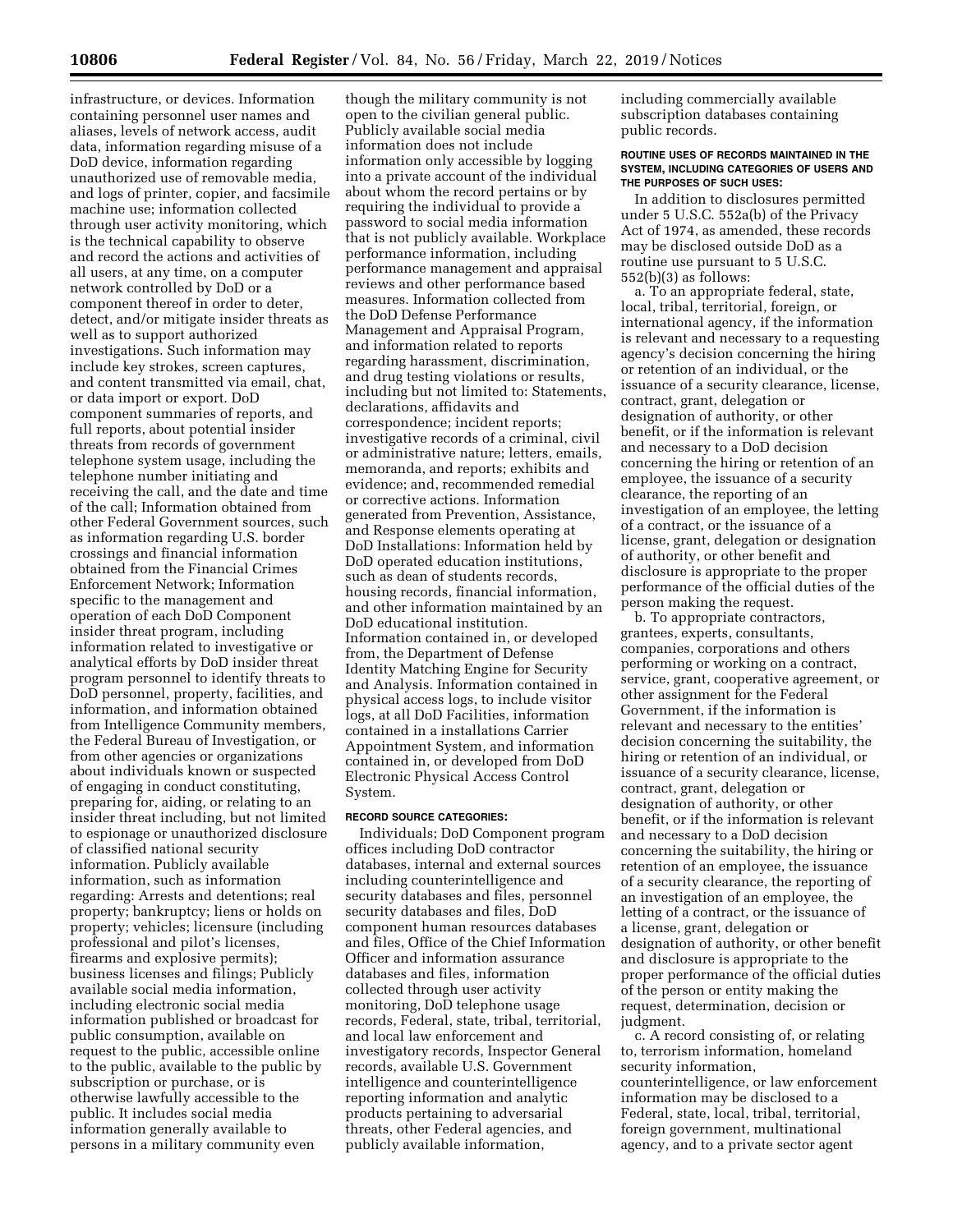either in response to its request, or upon the initiative of the DoD Component, for purposes of sharing such information as is necessary and relevant to the agency's investigations and inquiries related to the detection, prevention, disruption, preemption, and mitigation of the effects of terrorist activities against the territory, people, and interests of the United States of America as contemplated by the Intelligence Reform and Terrorism Protection Act of 2004.

d. To any person, organization or governmental entity (*e.g.,* local governments, first responders, American Red Cross, etc.), in order to notify them of or respond to a serious and imminent terrorist or homeland security threat or natural or manmade disaster as is necessary and relevant for the purpose of guarding against or responding to such threat or disaster.

e. To complainants and/or victims to the extent necessary to provide such persons with information and explanations concerning the progress and/or results of the investigation or case arising from the matters of which they complained and/or of which they were a victim.

f. To officials and agencies of the Executive Branch of government, federal contractors and grantees, for purposes of conducting studies, research and analyses of insider threat programs or issues.

g. To contractors, grantees, experts, consultants, students, and others performing or working on a contract, service, grant, cooperative agreement, or other assignment for the Federal Government when necessary to accomplish an agency function related to this system of records.

h. To designated officers and employees of Federal, State, local, territorial, tribal, international, or foreign agencies maintaining civil, criminal, enforcement, or other pertinent information, such as current licenses, if necessary to obtain information relevant and necessary to a DoD Component decision concerning the hiring or retention of an employee, the issuance of a security clearance, the letting of a contract, or the issuance of a license, grant, or other benefit.

i. To foreign law enforcement, security, investigatory, or administrative authorities to comply with requirements imposed by, or to claim rights conferred in international agreements and arrangements, including those regulating the stationing and status in foreign countries of DoD military and civilian personnel.

j. To any agency, organization, or individual for the purposes of performing audit or oversight of the DoD Insider Threat Program as authorized by law and as necessary and relevant to such audit or oversight functions.

k. To such recipients and under such circumstances and procedures as are mandated by Federal statute or treaty.

l. To third parties during the course of an investigation to the extent necessary to obtain information pertinent to the investigation, provided disclosure is appropriate to the proper performance of the official duties of the individual making the disclosure.

m. To a Federal agency or entity with possible information relevant to an allegation or investigation or was consulted regarding an insider threat for purposes of obtaining guidance, additional information, or advice from such Federal agency or entity regarding the handling of an insider threat matter.

n. To the news media or the general public, where the disclosure of factual information would be in the public interest and which would not constitute an unwarranted invasion of personal privacy.

o. To a Federal, state, or local agency, or other appropriate entities or individuals, or through established liaison channels to selected foreign governments, in order to enable an intelligence agency to carry out its responsibilities under the National Security Act of 1947, as amended, the Central Intelligence Act of 1949, as amended, E.O. 12333 or any successor order, applicable national security directives, or classified implementing procedures approved by the Attorney General and promulgated pursuant to such statutes, orders or directives.

p. To the appropriate Federal, State, local, territorial, tribal, foreign, or international law enforcement authority or other appropriate entity where a record, either alone or in conjunction with other information, indicates a violation or potential violation of law, whether criminal, civil, or regulatory in nature.

q. To the Department of Justice for the purpose of representing the Department of Defense, or its components, officers, employees, or members in pending or potential litigation to which the record is pertinent.

r. To appropriate agencies, entities, and persons when (1) the DoD suspects or confirms a breach of the system of records; (2) the DoD determines as a result of the suspected or confirmed breach there is a risk of harm to individuals, the DoD (including its information systems, programs, and operations), the Federal Government, or national security; and (3) the disclosure made to such agencies, entities, and persons is reasonably necessary to assist in connection with the DoD's efforts to respond to the suspected or confirmed breach or to prevent, minimize, or remedy such harm.

s. To another Federal agency or Federal entity, when the DoD determines information from this system of records is reasonably necessary to assist the recipient agency or entity in (1) responding to a suspected or confirmed breach or (2) preventing, minimizing, or remedying the risk of harm to individuals, the recipient agency or entity (including its information systems, programs and operations), the Federal Government, or national security, resulting from a suspected or confirmed breach.

t. To a Member of Congress or staff acting upon the Member's behalf when the Member or staff requests the information on behalf of, and at the request of, the individual who is the subject of the record.

u. To the National Archives and Records Administration for the purpose of records management inspections conducted under the authority of 44 U.S.C. 2904 and 2906.

v. In an appropriate proceeding before a court, grand jury, or administrative or adjudicative body or official, when the DoD or other Agency representing the DoD determines the records are relevant and necessary to the proceeding; or in an appropriate proceeding before an administrative or adjudicative body when the adjudicator determines the records to be relevant to the proceeding.

### **POLICIES AND PRACTICES FOR STORAGE OF RECORDS:**

Records are maintained in paper and electronic storage media, in accordance with the safeguards mentioned below.

#### **POLICIES AND PRACTICES FOR RETRIEVAL OF RECORDS:**

Information in this system may be retrieved by name, SSN, and/or DoD ID number.

# **POLICIES AND PRACTICES FOR RETENTION AND DISPOSAL OF RECORDS:**

System records are retained and disposed of according to DoD records maintenance and disposition schedules and the requirements of the National Archives and Records Administration (General Records Schedule 5.6: Security Records Transmittal No. 28 July 2017, item 210–240).

# **ADMINISTRATIVE, PHYSICAL, AND TECHNICAL SAFEGUARDS:**

Military personnel, civilian employees, or contract security personnel guards protect information technology systems. Physical access to rooms maintaining information